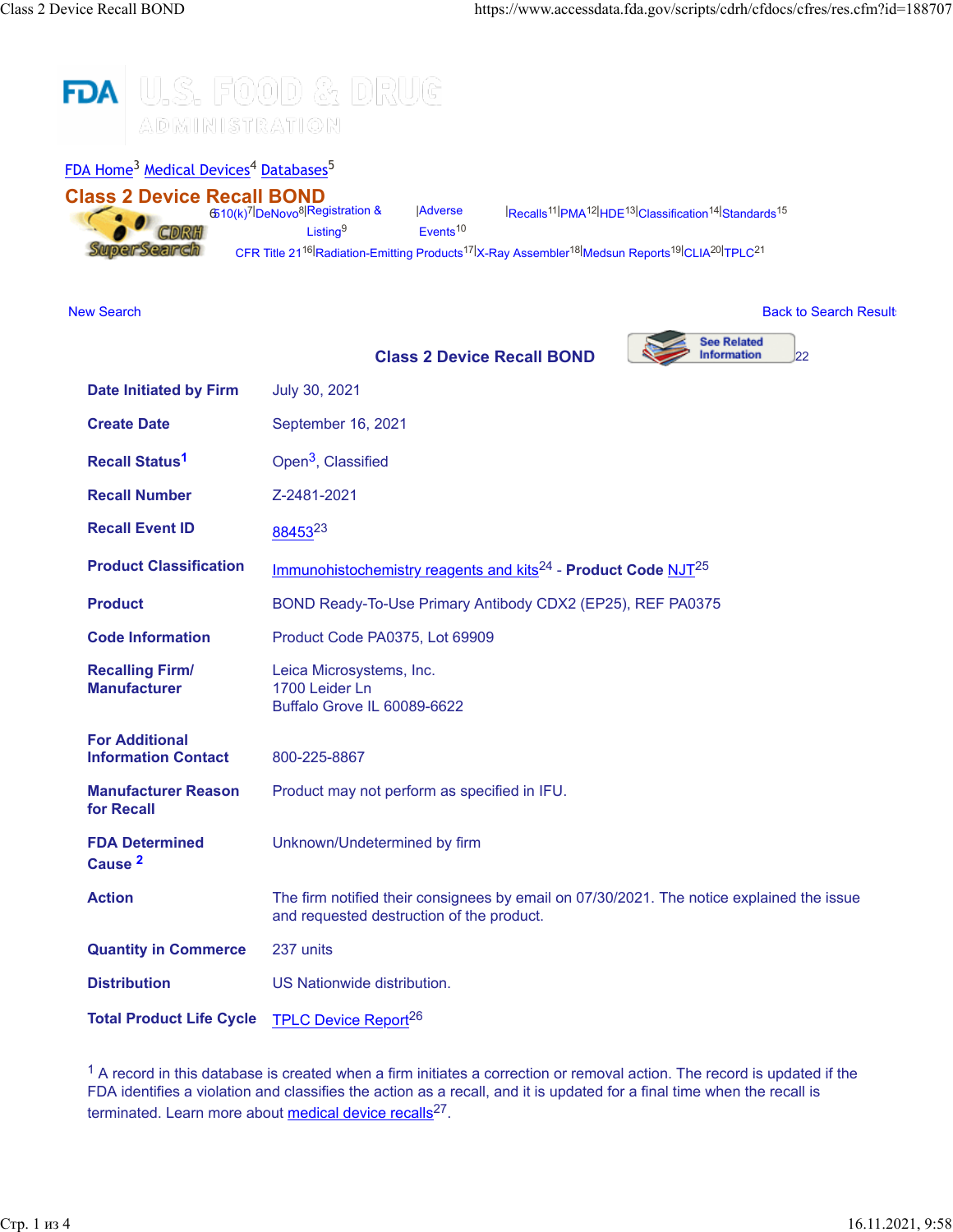<sup>2</sup> Per FDA policy, recall cause determinations are subject to modification up to the point of termination of the recall.

 $3$  The manufacturer has initiated the recall and not all products have been corrected or removed. This record will be updated as the status changes.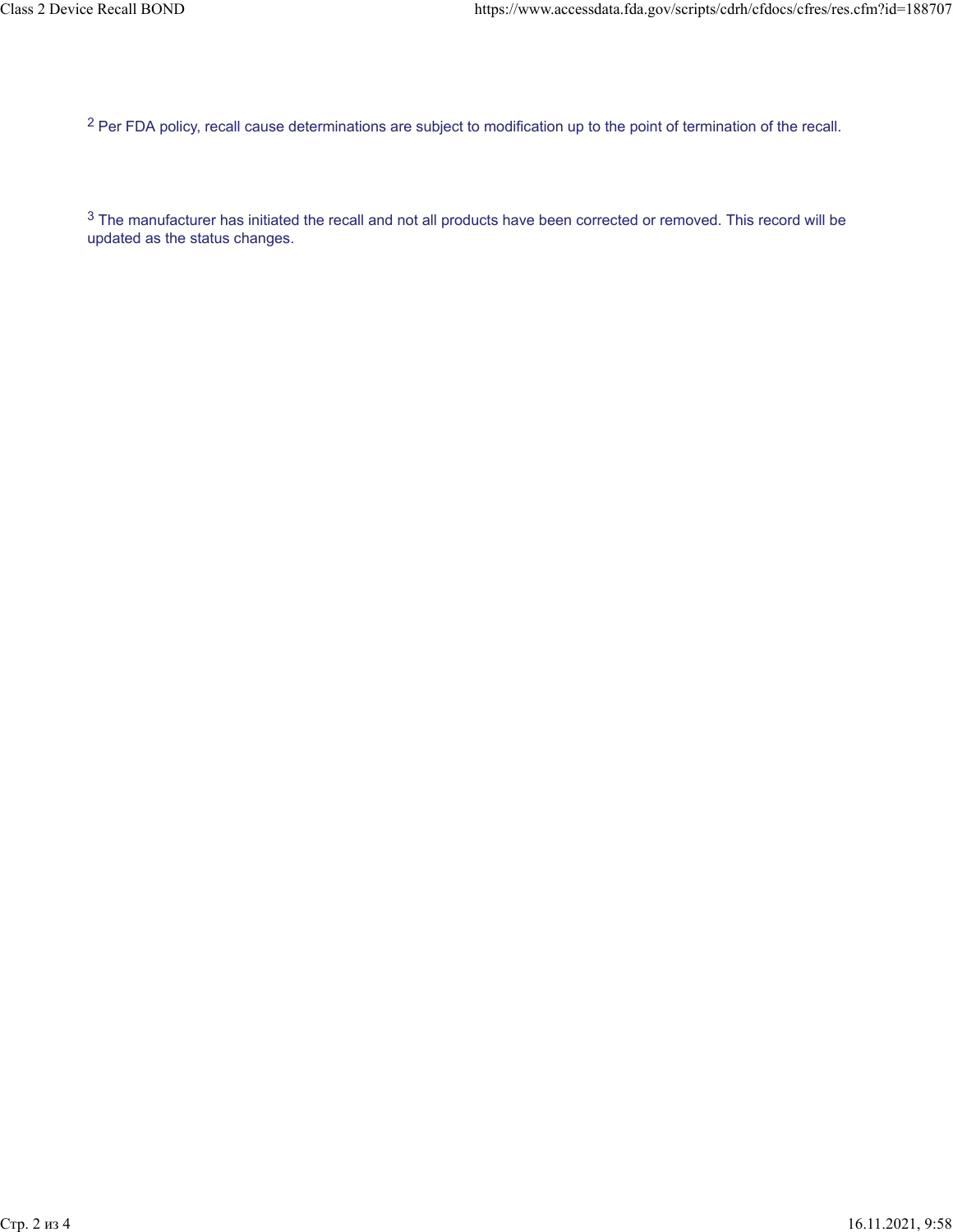## **Links on this page:**

- 1. http://www.addthis.com/bookmark.php?u508=true&v=152&username=fdamain
- 2. http://www.addthis.com/bookmark.php
- 3. https://www.fda.gov/
- 4. http://www.fda.gov/MedicalDevices/default.htm
- 5. http://www.fda.gov/MedicalDevices/DeviceRegulationandGuidance/Databases /default.htm
- 6. /scripts/cdrh/devicesatfda/index.cfm
- 7. /scripts/cdrh/cfdocs/cfPMN/pmn.cfm
- 8. /scripts/cdrh/cfdocs/cfpmn/denovo.cfm
- 9. /scripts/cdrh/cfdocs/cfRL/rl.cfm
- 10. /scripts/cdrh/cfdocs/cfMAUDE/TextSearch.cfm
- 11. /scripts/cdrh/cfdocs/cfRES/res.cfm
- 12. /scripts/cdrh/cfdocs/cfPMA/pma.cfm
- 13. /scripts/cdrh/cfdocs/cfHDE/hde.cfm
- 14. /scripts/cdrh/cfdocs/cfPCD/classification.cfm
- 15. /scripts/cdrh/cfdocs/cfStandards/search.cfm
- 16. /scripts/cdrh/cfdocs/cfCFR/CFRSearch.cfm
- 17. /scripts/cdrh/cfdocs/cfPCD\_RH/classification.cfm
- 18. /scripts/cdrh/cfdocs/cfAssem/assembler.cfm
- 19. /scripts/cdrh/cfdocs/Medsun/searchReportText.cfm
- 20. /scripts/cdrh/cfdocs/cfClia/Search.cfm
- 21. /scripts/cdrh/cfdocs/cfTPLC/tplc.cfm
- 22. http://www.fda.gov/safety/recalls/enforcementreports/default.htm
- 23. /scripts/cdrh/cfdocs/cfRES/res.cfm?start\_search=1&event\_id=88453
- 24. /scripts/cdrh/cfdocs/cfPCD/classification.cfm?ID=NJT
- 25. /scripts/cdrh/cfdocs/cfPCD/classification.cfm?ID=NJT
- 26. /scripts/cdrh/cfdocs/cfTPLC/tplc.cfm?id=NJT
- 27. http://www.fda.gov/MedicalDevices/Safety/ListofRecalls/ucm329946.htm

# Page Last Updated: 11/12/2021

Note: If you need help accessing information in different file formats, see [Instructions for Downloading Viewers](https://www.fda.gov/about-fda/website-policies/viewing-files) [and Players.](https://www.fda.gov/about-fda/website-policies/viewing-files)

Language Assistance Available: [Español](https://www.fda.gov/about-fda/about-website/language-assistance-services#spanish) | [繁體中文](https://www.fda.gov/about-fda/about-website/language-assistance-services#chinese) | Tiế[ng Vi](https://www.fda.gov/about-fda/about-website/language-assistance-services#vietnamese)ệt | [한국어](https://www.fda.gov/about-fda/about-website/language-assistance-services#korean) | [Tagalog](https://www.fda.gov/about-fda/about-website/language-assistance-services#tagalog) | [Русский](https://www.fda.gov/about-fda/about-website/language-assistance-services#russian) | [ةيبرعلا](hhttps://www.fda.gov/about-fda/about-website/language-assistance-services#arabic)| [Kreyòl](https://www.fda.gov/about-fda/about-website/language-assistance-services#creole) [Ayisyen](https://www.fda.gov/about-fda/about-website/language-assistance-services#creole) | [Français](https://www.fda.gov/about-fda/about-website/language-assistance-services#french) | [Polski](https://www.fda.gov/about-fda/about-website/language-assistance-services#polish) | [Português](https://www.fda.gov/about-fda/about-website/language-assistance-services#portuguese) | [Italiano](https://www.fda.gov/about-fda/about-website/language-assistance-services#italian) | [Deutsch](https://www.fda.gov/about-fda/about-website/language-assistance-services#german) | [日本語](https://www.fda.gov/about-fda/about-website/language-assistance-services#japanese) | [یسراف](https://www.fda.gov/about-fda/about-website/language-assistance-services#farsi)| [English](https://www.fda.gov/about-fda/about-website/language-assistance-services#english)

## [Accessibility](https://www.fda.gov/about-fda/about-website/accessibility) [Contact FDA](https://www.fda.gov/about-fda/contact-fda) [Careers](https://www.fda.gov/about-fda/jobs-and-training-fda) [FDA Basics](https://www.fda.gov/about-fda/transparency/fda-basics) [FOIA](https://www.fda.gov/regulatory-information/freedom-information) [No FEAR Act](https://www.fda.gov/about-fda/jobs-and-training-fda/no-fear-act) [Nondiscrimination](https://www.fda.gov/about-fda/about-website/fda-nondiscrimination-notice) [Website Policies /](https://www.fda.gov/about-fda/about-website/website-policies) [Privacy](https://www.fda.gov/about-fda/about-website/website-policies)

## **FDA**

U.S. Food and Drug Administration 10903 New Hampshire Avenue Silver Spring, MD 20993 Ph. 1-888-INFO-FDA (1-888-463-6332)